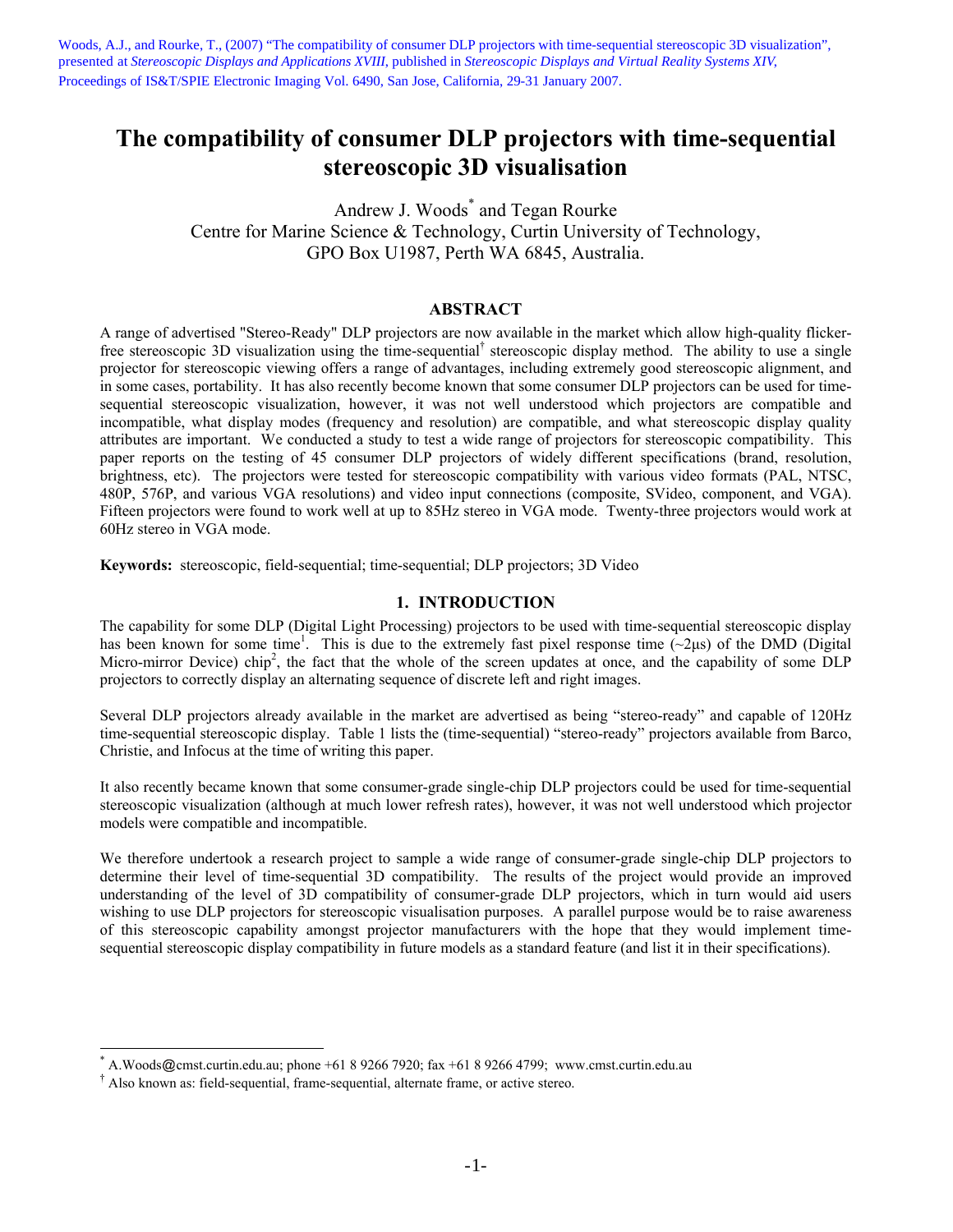| <b>Projector Make/Model</b> | <b>Resolution</b> | Max Freq. | $#$ DMD |
|-----------------------------|-------------------|-----------|---------|
| Barco DP100                 | 2048 x 1080       | 144 Hz    | 3 DMD   |
| Barco Galaxy 7 Classic+     | 1400 x 1050       | 118 Hz    | 3 DMD   |
| Barco Galaxy 12 HB+         | 1400 x 1050       | 118 Hz    | 3 DMD   |
| Christie CP2000             | 2048 x 1080       | 144 Hz    | 3 DMD   |
| Christie Mirage S+2K        | 1400 x 1050       | 120 Hz    | 3 DMD   |
| Christie Mirage S+4K        | 1400 x 1050       | 120 Hz    | 3 DMD   |
| Christie Mirage S+8K        | 1400 x 1050       | 120 Hz    | 3 DMD   |
| Christie Mirage S+14K       | 1400 x 1050       | 120 Hz    | 3 DMD   |
| Infocus DepthQ              | 800 x 600         | $120$ Hz  | 1 DMD   |

Table 1: Commercially available (time-sequential) "stereo-ready" DLP projectors

# **2. EXPERIMENTAL METHOD**

In this study we tested 45 different consumer-grade single-chip DLP projectors from various manufacturers. The age of the projectors ranged from units that were several years old to projectors that had only been recently released at the time of the tests.

The test equipment layout is shown in Figure 1. Equipment used for testing included: two custom built photodiode sensor pens (based on an Integrated Photomatrix Inc. IPL10530 DAL), an oscilloscope (Goldstar OS-3000), and a custom built LCS 3D glasses driver box capable of adjustable phase and duty cycle. Equipment used to generate the time-sequential 3D video signals consisted of a PC equipped with a stereoscopic capable graphics card (NVIDIA 6600GT) and a Panasonic 'DMR-E65' DVD recorder/player. The Panasonic DMR-E65 was chosen because it is known to convert interlaced video signals to progressive in a 3D compatible way when the component progressive output is selected via the internal menu. Software on the PC consisted of Windows XP, the NVIDIA 3D Stereo Driver<sup>3</sup>, Powerstrip<sup>4</sup>, and Stereoscopic Player<sup>5</sup>.



Figure 1: Schematic diagram of the experimental setup.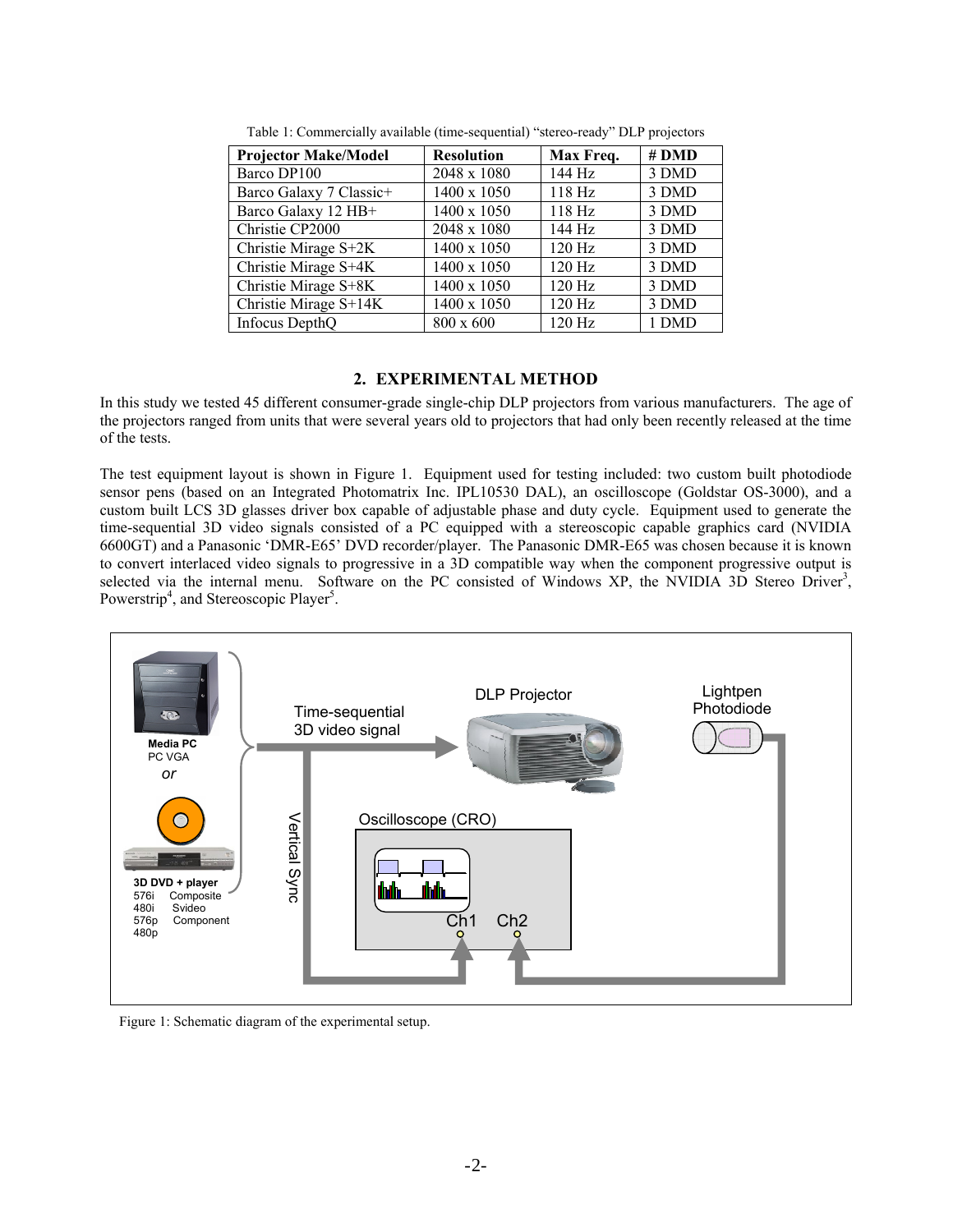Test signals consisted of alternating sequences (at field or frame rate) of red and black, blue and black, green and black, white and black, or RGB colour bars and black (i.e., in the case of "red and black", one field of red, one field of black, and repeat). In the case of the DVD player, custom written NTSC and PAL DVDs were used. In the case of the PC, custom created JPS (Stereoscopic JPEG) files or stereoscopic (side-by-side) AVI files were used.

Each projector was tested to establish: (1) whether the frame rate of the projector synchronized with the incoming video signal, (2) whether the colour-wheel synchronized with the incoming video signal, (3) whether there was crosstalk between alternate fields or frames, (4) the maximum frequency at which the projector would work in stereo (VGA only), (5) the time delay between the incoming video signal and the displayed images, (6) whether the projector converted interlaced video sources to progressive format in a 3D compatible way, and (7) the colour-wheel speed at various video input frequencies. These properties were tested for various video input connections (composite, SVideo, component, and VGA), various video formats (NTSC (480i), PAL (576i), 480P, 576P), and various VGA resolutions/frequencies.

Standard Definition (SD) video formats were tested because there is a reasonable range of commercially available fieldsequential 3D DVDs and it is important to know which displays can be used with these 3D DVDs. VGA modes were tested because the projector can be driven at its native resolution and frame rate with this interface. DVI-D input connections were not tested because a method of extracting the vertical sync signal from the DVI-D cable was not available.

# **3. RESULTS AND DISCUSSION**

The 3D compatibility results of the tested projectors were wide and varied. The overall results of the 3D compatibility testing are listed in Table 2. The 'Composite & SVideo' column indicates whether the projector would correctly display field-sequential 3D video (PAL or NTSC) entered via the composite and SVideo connector. The results for composite and SVideo are combined in the same column because there was no difference between composite and SVideo results across all the tested projectors. The 'Component Interlaced' column indicates whether the projector would correctly display field-sequential 3D video (derived from PAL or NTSC DVD) entered via the component connector. The 'Component Progressive' column indicates whether the projector would correctly display frame-sequential 3D video (576P 50Hz or 480P 60Hz) entered via the component connector. There was no difference in 3D compatibility between PAL and NTSC (50/60Hz) in all of the tests for all of the tested projectors so those results are combined in the composite/SVideo and component columns. The VGA 60Hz and 85Hz columns indicate whether the projector would correctly display frame-sequential 3D video entered via the VGA connector (in almost all cases the video resolution was set to the native resolution of the projector). The bottom row of the table indicates the percentage of all tested projectors that were time-sequential 3D compatible in that video mode.

Regarding Table 2, some projectors were totally incompatible with time-sequential 3D video in all video modes and all video connections. This was generally due to the frame output of the projector not synchronizing with the incoming video signal. In most cases where this happened the input video signal was resampled to the native frequency of the projector (usually ~60Hz) – this resampling process usually destroys the 3D video signal.

Some projectors would work with progressive time-sequential 3D video signals but not interlaced time-sequential 3D video signals. This suggests that the projector uses a deinterlacing (interlaced to progressive conversion) routine which is not time-sequential 3D compatible. Fortunately the internal deinterlacer can be bypassed by feeding the projector with a progressive video signal.

In most instances where the projector was 3D incompatible in interlaced mode, it could be seen that the colour-wheel was synchronising to the incoming video signal but the odd and even fields were being mixed during the deinterlacing process. Since DMDs are progressive devices, any interlaced video signal input to the projector must be deinterlaced (converted from interlaced to progressive).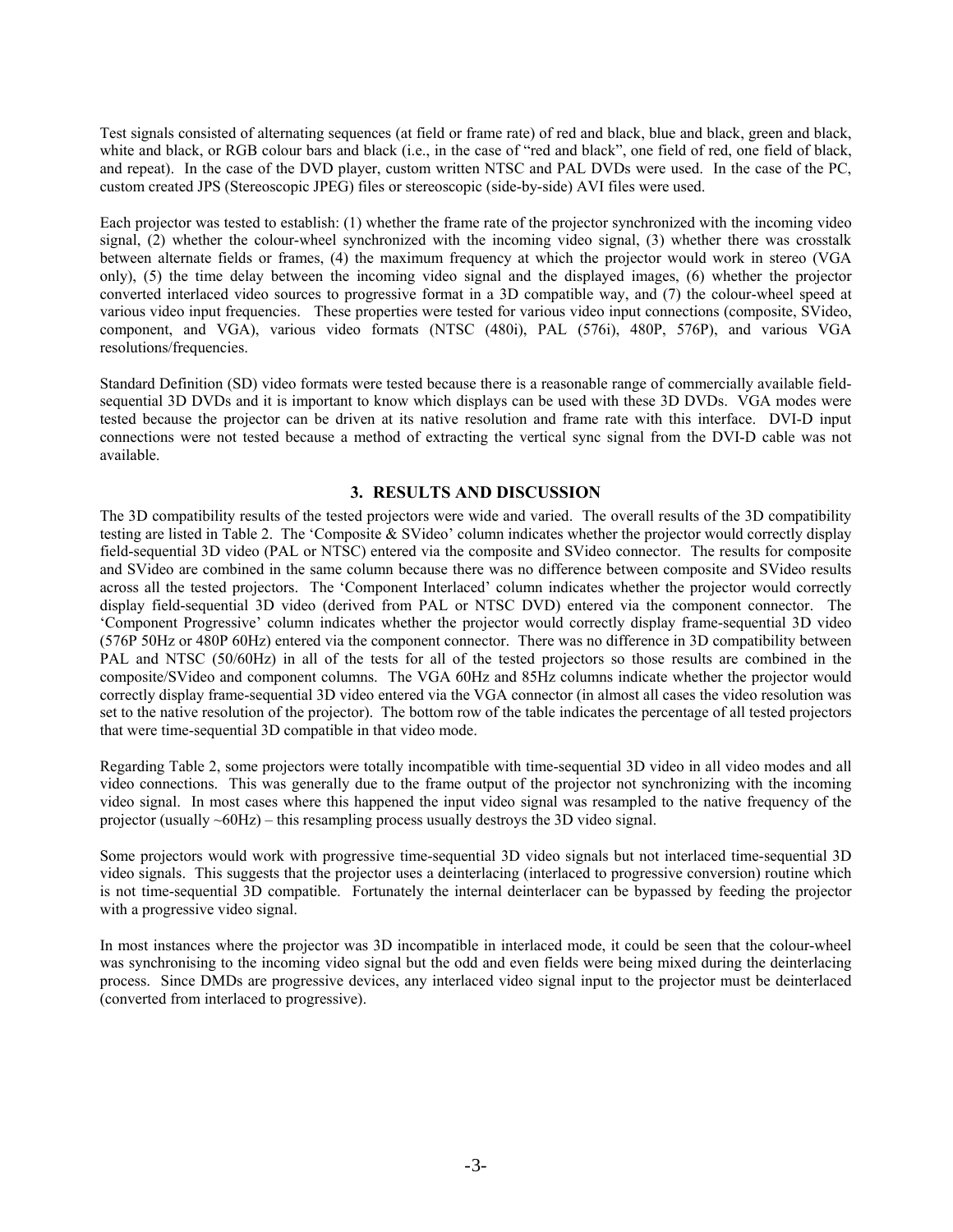| <b>Brand</b>      | Model               | Composite                | Component                | Component                | VGA 60 Hz      | VGA 85 Hz      |
|-------------------|---------------------|--------------------------|--------------------------|--------------------------|----------------|----------------|
|                   |                     | & S-Video                | <b>Interlaced</b>        | Progressive              |                |                |
| Acer              | PD322               | X                        | $\mathbf x$              |                          | $\sqrt{ }$     | $\sqrt{}$      |
| Acer              | PD523               | $\bar{\mathbf{X}}$       | $\mathbf x$              | $\sqrt{}$                | $\sqrt{}$      | $\sqrt{}$      |
| Acer              | PD723P              | X                        | $\mathbf X$              | $\sqrt{}$                | $\mathbf X$    | $\mathbf x$    |
| Acer              | PH110               | $\mathbf X$              | $\mathbf X$              | $\sqrt{}$                | $\sqrt{}$      | $\sqrt{}$      |
| BenQ              | MP 610              | $\mathbf X$              | $\mathbf X$              | $\sqrt{}$                | $\sqrt{}$      | $\sqrt{}$      |
| <b>BenQ</b>       | PB 6240             | $\mathbf X$              | $\mathbf X$              | $\sqrt{}$                | $\sqrt{}$      | $\sqrt{}$      |
| BenQ              | <b>PE 7800</b>      | $\mathbf X$              | $\mathbf X$              | $\mathbf x$              | $\mathbf X$    | X              |
| BenQ              | PE 8700             | $\mathbf x$              | $\mathbf X$              | $\mathbf x$              | $\mathbf X$    | $\mathbf X$    |
| Boxlight          | Raven               | $\mathbf X$              | $\mathbf X$              | $\sqrt{}$                | $\sqrt{}$      | $\sqrt{}$      |
| Casio             | XJ 360              | $\bar{\mathbf{X}}$       | $\mathbf X$              | $\sqrt{}$                | $\sqrt{}$      | $\sqrt{}$      |
| Casio             | XJ 560              | $\mathbf X$              | $\mathbf X$              | $\sqrt{}$                | $\mathbf X$    | $\mathbf x$    |
| Dell              | 3200 MP             | $\mathbf X$              | $\overline{\phantom{a}}$ | $\frac{1}{2}$            | $\mathbf X$    | $\mathbf x$    |
| <b>IBM</b>        | C <sub>400</sub>    | $\mathbf X$              | n/a                      | n/a                      | $\mathbf X$    | $\mathbf x$    |
| Infocus           | LitePro 620         | $\sqrt{}$                | n/a                      | n/a                      | $\mathbf X$    | $\mathbf x$    |
| Liesegang         | DDV 2111 Ultra      | $\sqrt{}$                | n/a                      | n/a                      | $\mathbf X$    | $\mathbf X$    |
| Liesegang         | <b>DDV 3200</b>     | $\mathbf X$              | $\mathbf X$              | $\sqrt{}$                | $\mathbf X$    | $\mathbf X$    |
| Liesegang         | e.Motion 4100       | $\mathbf X$              | $\mathbf X$              | $\sqrt{}$                | $\mathbf X$    | $\mathbf X$    |
| Liesegang         | <b>LuxorPlus</b>    | $\mathbf X$              | $\mathbf X$              | $\sqrt{}$                | $\mathbf X$    | $\mathbf x$    |
| Liesegang         | Multi800            | $\mathbf X$              | n/a                      | $\sqrt{}$                | $\mathbf X$    | $\mathbf X$    |
| Mitsubishi        | <b>HC3000</b>       | $\mathbf X$              | $\mathbf x$              | $\sqrt{}$                | $\sqrt{}$      | $\mathbf x$    |
| Mitsubishi        | XD450U              | X                        | $\mathbf X$              | $\sqrt{}$                | $\mathbf X$    | $\mathbf x$    |
| NEC               | HT 1100             | $\mathbf x$              | $\mathbf X$              | $\sqrt{}$                | $\sqrt{}$      | X              |
| NEC               | LT 35               | $\mathbf X$              | $\mathbf X$              | $\sqrt{}$                | $\sqrt{}$      | $\sqrt{}$      |
| <b>NEC</b>        | LT 100              | $\sqrt{}$                | $\sqrt{}$                | $\sqrt{}$                | $\mathbf X$    | $\mathbf X$    |
| Optoma            | EP719               | $\overline{\phantom{a}}$ | $\blacksquare$           | $\overline{\phantom{a}}$ | $\sqrt{}$      | $\sqrt{}$      |
| Optoma            | EP739               | $\overline{\phantom{a}}$ | $\overline{\phantom{a}}$ | $\bar{a}$                | $\sqrt{}$      | $\sqrt{}$      |
| Optoma            | EP759               | $\mathbf x$              | $\mathbf X$              | $\sqrt{}$                | $\mathbf X$    | $\mathbf X$    |
| Optoma            | H27                 | $\mathbf X$              | $\mathbf x$              | $\sqrt{}$                | $\overline{a}$ | $\overline{a}$ |
| Optoma            | H <sub>57</sub>     | $\mathbf X$              | $\mathbf X$              | $\sqrt{}$                | $\mathbf X$    | $\mathbf X$    |
| Optoma            | HD72i               | $\mathbf X$              | $\mathbf x$              | $\sqrt{}$                | $\sqrt{}$      | $\mathbf x$    |
| Panasonic         | PT-D 5500E          | $\mathbf X$              | $\mathbf X$              | $\sqrt{}$                | $\sqrt{}$      | $\mathbf x$    |
| <b>PLUS</b>       | U4-237              | $\mathbf X$              | n/a                      | n/a                      | $\sqrt{}$      | $\sqrt{}$      |
| <b>PLUS</b>       | U5-112              | $\mathbf X$              | $\mathbf X$              | $\sqrt{}$                | $\sqrt{}$      | $\sqrt{}$      |
| Projection Design | Action! Model 2 Mk2 | $\mathbf x$              | n/a                      | $\sqrt{}$                | $\sqrt{}$      | $\mathbf x$    |
| Projection Design | Evo $2 SX+$         | $\mathbf X$              | $\mathbf x$              | $\sqrt{}$                | $\sqrt{}$      | $\mathbf x$    |
| Projection Design | $F1+SX+$            | $\mathbf X$              | $\mathbf X$              | $\sqrt{}$                | $\sqrt{}$      | $\mathbf x$    |
| Projection Design | F3 SXGA+            | $\mathbf X$              | $\mathbf X$              | $\sqrt{}$                | V              | $\mathbf X$    |
| Sharp             | XR10X               | $\mathbf X$              | $\mathbf X$              | $\sqrt{}$                | $\sqrt{}$      | $\sqrt{}$      |
| Sharp             | <b>XV-Z2000</b>     | $\sqrt{}$                | $\sqrt{}$                | $\sqrt{}$                | $\mathbf X$    | $\mathbf X$    |
| Sharp             | XV-Z9000E           | $\bar{\mathbf{X}}$       | $\bar{\mathbf{X}}$       | $\sqrt{}$                | $\mathbf X$    | $\mathbf{X}$   |
| Studio Experience | <b>SE 30 HD</b>     | $\mathbf X$              | $\mathbf X$              | $\sqrt{}$                | $\mathbf X$    | $\mathbf{X}$   |
| Studio Experience | <b>SE 50 HD</b>     | $\mathbf X$              | $\mathbf x$              | $\mathbf X$              | $\mathbf X$    | $\mathbf X$    |
| Toshiba           | TDP-S8              | $\mathbf X$              | $\mathbf X$              | $\sqrt{}$                | $\sqrt{}$      | $\sqrt{}$      |
| Yamaha            | <b>DPX-1300</b>     | $\mathbf X$              | $\mathbf X$              | $\sqrt{}$                | $\mathbf X$    | $\mathbf X$    |
| Yamaha            | <b>DPX-530</b>      | $\mathbf X$              | $\mathbf{X}^-$           | $\sqrt{}$                | $\sqrt{ }$     | $\sqrt{}$      |
|                   | % 3D compatible:    | 9%                       | $5\%$                    | 83%                      | 52%            | 34%            |

Table 2: Time-sequential 3D compatibility results for the 45 DLP projectors tested. (a green tick indicates that mode was time-sequential 3D compatible, a red cross indicates that mode is not 3D compatible, a dash indicates that mode was not tested, 'n/a' indicates that connection or mode was not available on that projector)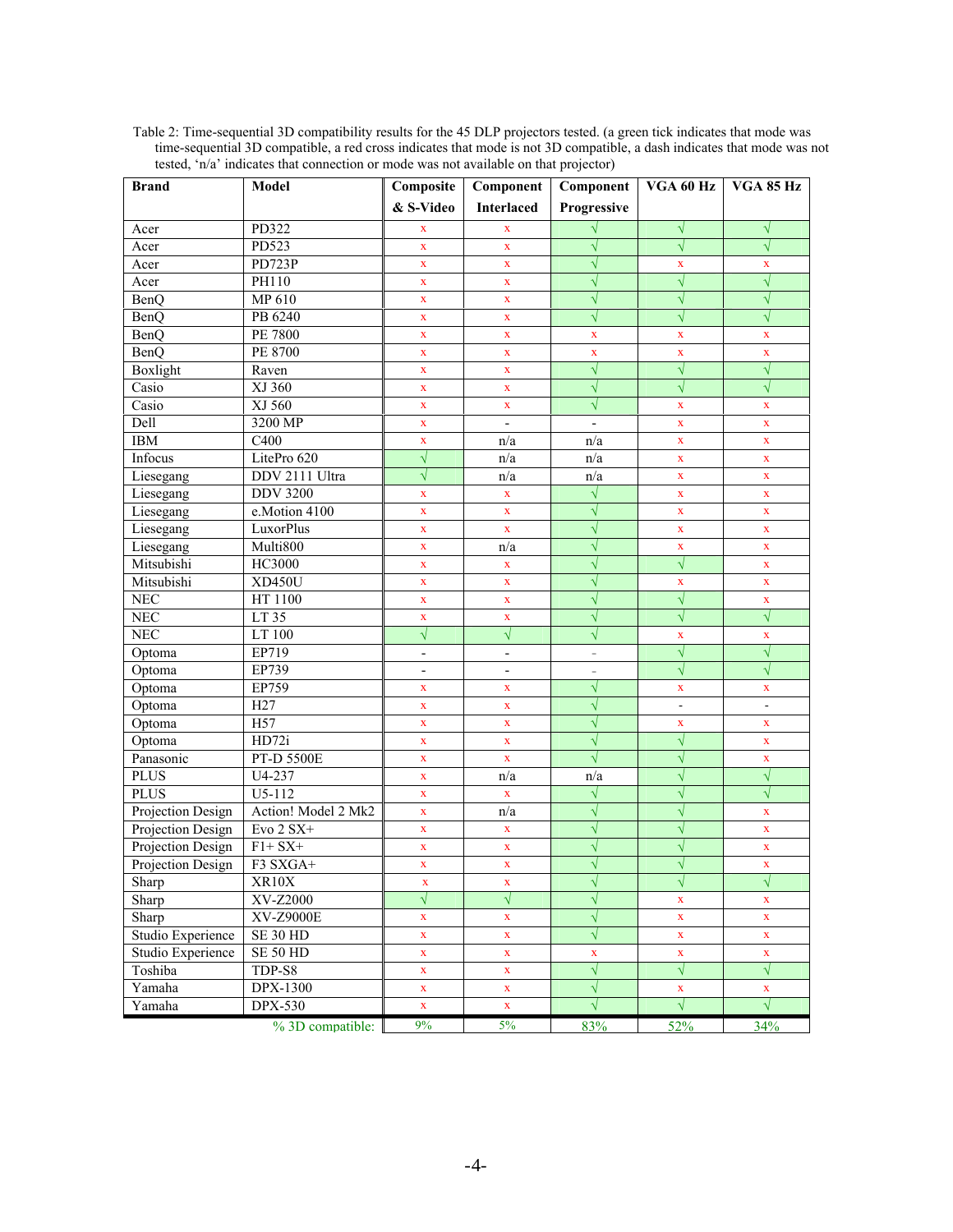Some projectors were compatible with time-sequential 3D Video (input via the composite, SVideo or component connectors) but not 3D VGA. This would suggest that there is a small quirk in the firmware of the projector. A small change to the firmware could probably allow the projector to work for both 3D Video and 3D VGA. This is not something that 2D projector manufacturers would normally check – but hopefully this will change.

As can be seen in Table 2, 52% of the tested projectors were compatible with 60Hz 3D VGA signals, and 34% of the tested projectors were compatible with 85Hz 3D VGA signals. 85Hz stereo from a consumer projector is a significant result. The problem with 60Hz stereo is that generally this will produce a lot of flicker. With 85Hz stereo, the amount of flicker will be less, but generally not totally flicker-free. Perceived flicker can be reduced by reducing room brightness and image brightness. However, 100Hz or 120Hz stereo is generally required for totally flicker-free operation.

One other specification that was measured during the projector tests was the time offset from the trailing edge of the vertical sync signal to the start of image display by the projector – i.e., the phase of the displayed images relative to the vertical sync pulses. This aspect is important because if the LCS glasses are switched at the incorrect timing relative to the displayed images, a significant amount of ghosting can be introduced. Table 3 lists the time offset for the projectors that were found to be VGA 3D compatible at either 60Hz or 85Hz.

| <b>Projector Make/Model</b>           | Time Offset @<br>$60Hz$ (ms) | Time Offset @<br>85Hz (ms) | <b>Resolution</b> |
|---------------------------------------|------------------------------|----------------------------|-------------------|
| Acer PD322                            | 0.28                         | 0.96                       | 1024x768          |
| Acer PD523                            | 0.33                         | 0.96                       | 1024x768          |
| Acer PH110                            | 0.30                         | 0.31                       | 854x480           |
| BenO MP610                            | ~10.36                       | 0.58                       | 800x600           |
| BenQ PB6240                           | $-0.36$                      | 0.55                       | 1024x768          |
| <b>Boxlight Raven</b>                 | not measured                 | not measured               | 800x600           |
| Casio XJ-360                          | 0.29                         | 0.35                       | 1024x768          |
| Mitsubishi HC3000                     | 0.39                         | $\mathbf{X}$               | 1280x768          |
| <b>NEC HT 1100</b>                    | $-0.83$                      | $\mathbf{X}$               | 1024x768          |
| NEC LT35                              | ~10.36                       | 0.42                       | 1024x768          |
| Optoma EP719                          | not measured                 | not measured               | 1024x768          |
| Optoma EP739                          | not measured                 | not measured               | 1024x768          |
| Optoma HD72i                          | $-0.40$                      | $\mathbf{X}$               | 1280x768          |
| Panasonic PT-D 5500E                  | ~1.02                        | $\mathbf{X}$               | 1024x768          |
| <b>PLUS U4-237</b>                    | not measured                 | not measured               | 1024x768          |
| <b>PLUS U5-112</b>                    | 0.32                         | 0.94                       | 800x600           |
| Projection Design Action! Model 2 Mk2 | $-0.63$                      | $\mathbf{x}$               | 1280x720          |
| Projection Design Evo 2 SX+           | $-0.91$                      | $\mathbf{x}$               | 1400x1050         |
| Projection Design F1+ SX+             | $-0.91$                      | X                          | 1400x1050         |
| Projection Design F3 SXGA+            | not measured                 | $\mathbf{X}$               | 1400x1050         |
| Sharp XR-10X                          | 0.26                         | 0.30                       | 1024x768          |
| Toshiba TDP-S8                        | ~10.45                       | 0.53                       | 800x600           |
| Yamaha DPX-530                        | $-0.24$                      | 0.42                       | 1024x576          |

Table 3: Time offset for consumer DLP projectors found to be compatible with 60Hz and/or 85Hz VGA time-sequential stereoscopic display.

The largest time offset measured at 85Hz was 0.96ms, which corresponds to 8% of the time period for one 85Hz frame (11.8ms) – this could result in a noticeable amount of crosstalk if not corrected. LCS glasses are usually switched very close to the time of the vertical sync pulse (0.1 ms after the trailing edge of the vertical sync pulse for a H3D glasses VGA dongle). With the glasses switching at 0.1ms and the projector switching between views at 0.96ms, this would result in approximately 8% ghosting purely due to the phase difference between the LCS glasses and projector. A custom LCS glasses driver "smart dongle" was developed as part of this project to allow the switching of the LCS glasses to be time-offset by an adjustable amount and hence minimise ghosting due to incorrect LCS switching phase.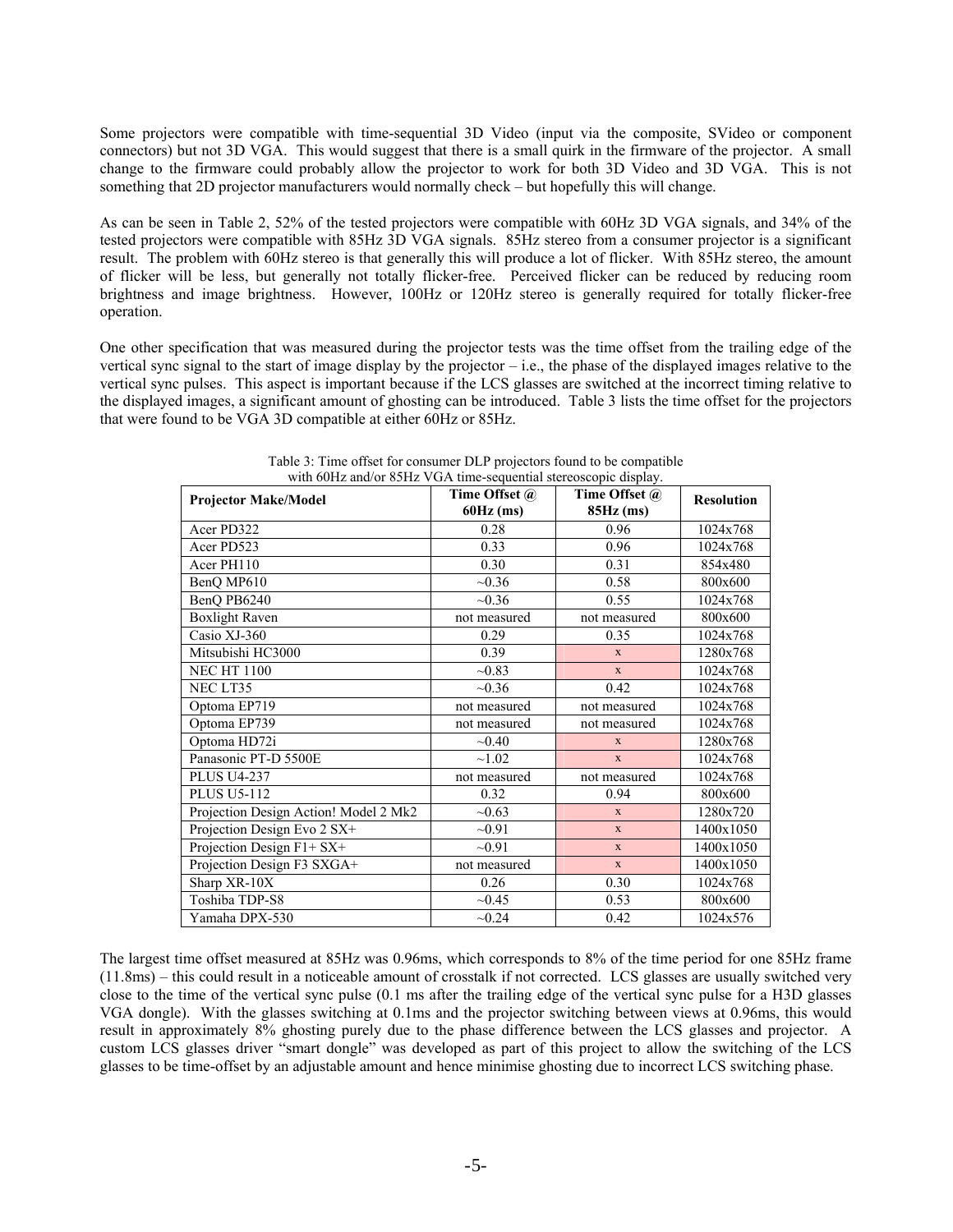It is interesting to note that time offset is vastly different between different projectors and also between different modes of the same projector. The time offsets for other 3D compatible modes were measured but are too complicated to report in this paper - they are reported in Reference 6.

One other item of interest is that the maximum resolution of any consumer projector that was 3D compatible at 85Hz was 1024x768 (XGA). For any projector of a higher resolution than 1024x768, if it would do time-sequential 3D, it would only do so at 60Hz.

One aspect of interest about the operation of most of the 85Hz capable projectors listed above is that the colour-wheel speed drops down from 2x at 60Hz to 1.5x at 85Hz. "2x colour wheel speed" means that the colour wheel performs two colour cycles per frame. "1.5x colour wheel speed" means that the colour wheel performs one and a half colour cycles per frame. It can be seen in Figure 2 that for 85Hz the left eye will see two red segments and two green segments whereas the right eye will only see one of each. The opposite occurs for the white and blue segments. Images for each eye will therefore have a slightly different colour bias. The effect is noticeable but slight, and may be ameliorated by the auto-white-balance capability of the human eyes.



Figure 2: Illustration of (a) 2x and (b) 1.5x colour wheel speed at frame rates of 60Hz and 85Hz respectively (for an example 85Hz stereo capable single-chip DLP projector).

It is fair to ask why some of the projectors are incompatible with time-sequential 3D in various modes. Most of the projectors are incompatible with interlaced sources because they use an interlaced to progressive algorithm which is not time-sequential 3D compatible – an interlaced to progressive algorithm which is optimised for 2D video will not necessarily operate successfully with time-sequential 3D video.

The reason that some projectors are incompatible with progressive 60Hz 3D video sources is usually due to the colourwheel (and frame rate) of the projector not synchronising with the incoming video signal. Since all DLP projectors are based on the DMD chip from Texas Instruments and likely follow a common reference design, it is thought that this incompatibility is mainly due to a firmware setup issue in the projector configured by the projector manufacturer. It is thought there are two main reasons why not all of the projectors were 85Hz stereo compatible: firstly it could relate to the firmware setup of the projector by the manufacturer, and secondly with resolutions greater than XGA, there is understood to be a bottleneck in the DLP engine which limits the data rate (and therefore the frame rate at higher resolutions). This data bottleneck is also thought to be the reason that correct 120Hz stereo was not possible on any of the projectors tested – however, obviously the designers of the DepthQ projector have been able to overcome this limitation. It is hoped that future DLP chipsets and reference designs will overcome this limitation.